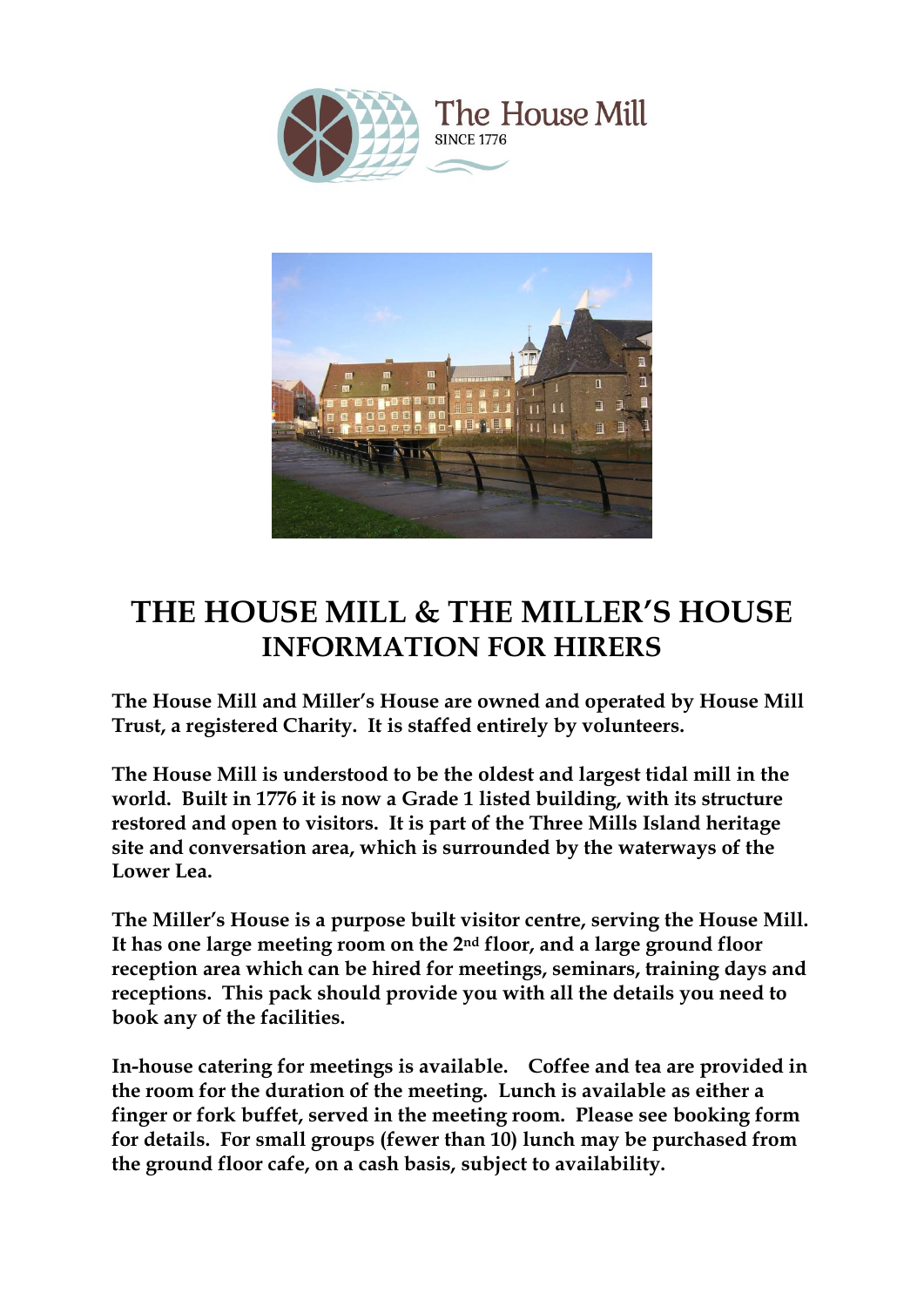**For further information or to make a provisional booking, please email [info@housemill.org.uk,](mailto:info@housemill.org.uk) or telephone Beverley Charters, HOUSE MILL TRUST Trustee, on 0208 980 4626. (If she is unavailable, please leave a message on the answer phone and she will return your call, or use mobile number 07968 063017.)** 

**To confirm your booking please complete the form which you will find in this pack and return it to us as soon as possible:** 

**The House Mill & Miller's House**

Three Mill Lane, Bromley-by-Bow, London E3 3DU Tel: 020 8980 4626 **Email: [info@housemill.org.uk](mailto:info@housemill.org.uk)**

# **ROOMS AVAILABLE FOR HIRE**

#### **Miller's House meeting room, second floor**

Large room, featuring two walls of glass overlooking the garden and river. Blinds are available in this room. Ideal for larger boardroom style or theatre style meetings.

| $40$ ft x 20ft                                            |
|-----------------------------------------------------------|
| 50 maximum seated theatre style                           |
| 36 maximum seated classroom style                         |
| 20 maximum seated boardroom style                         |
| 40 maximum seated for "formal" meal                       |
| <b>Built in Data Projector and Screen</b>                 |
| <b>Flipchart and pens</b>                                 |
| <b>Two WC cubicles</b>                                    |
| Multiple power points                                     |
| Several tables, of varying sizes, and upholstered chairs. |
|                                                           |

**Access:** In accordance with recent advice from London Fire Brigade, as the lift is not fire tolerant, unfortunately there is no longer access above the ground floor for unaccompanied visitors who are unable to walk unaided. For visitors who are unable to walk unaided and who are accompanied, a personal emergency evacuation plan (PEEP) is available, upon request.





THE HOUSE MILL TRUST LTD. Registered Charity No. 292336 **VAT No: 629 4160 36**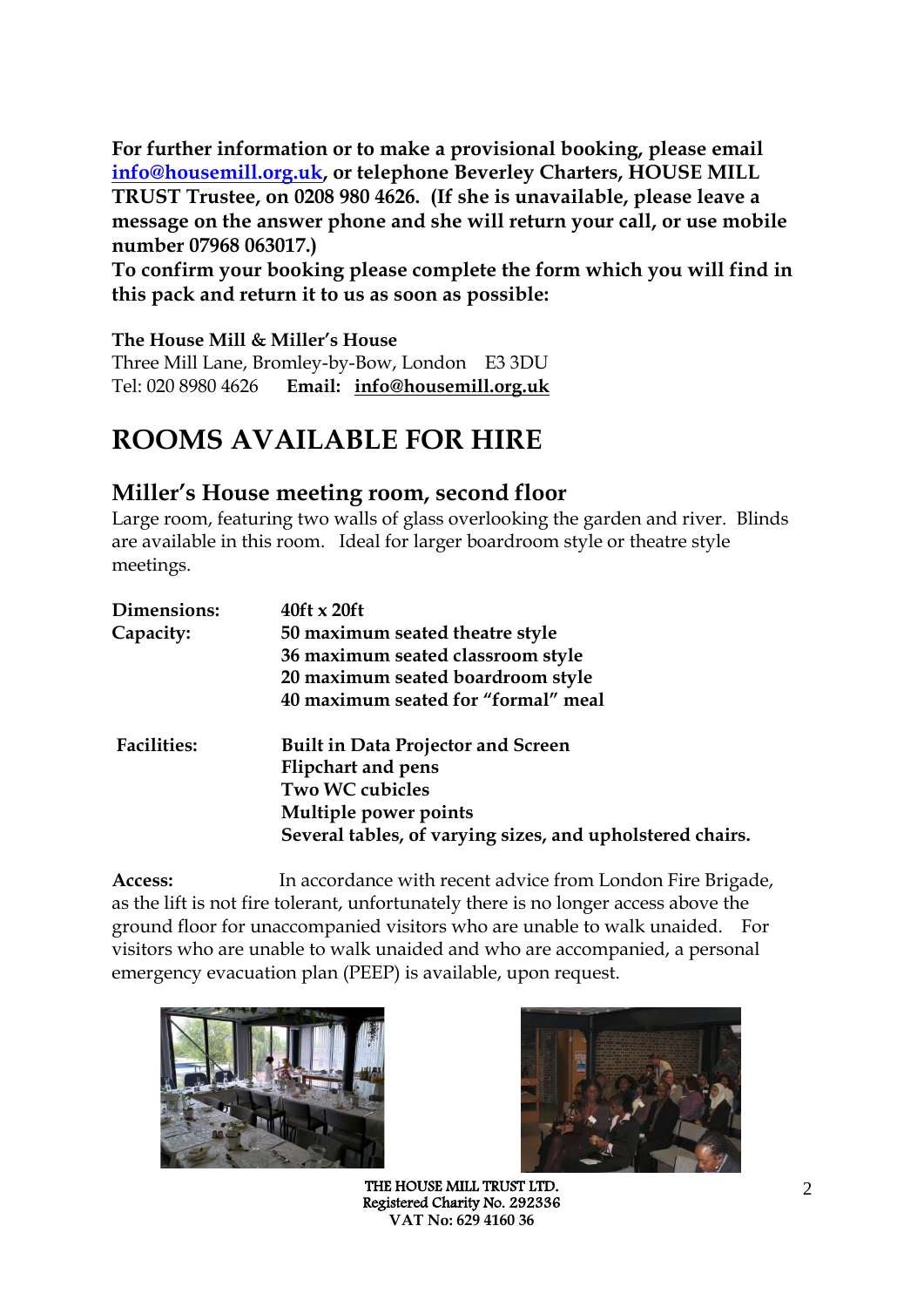#### **Miller's House, ground floor (available evenings and some weekends only)** Large, attractive and flexible space, ideal for corporate entertainment, recitals, receptions, buffets and exhibitions.

Its main feature is the marble and slate flooring of the former 18th century house which was occupied by the miller until it was bombed during the blitz. It was replaced in 1995 by this present building, the façade of which is a copy of the original. Large windows open out onto an attractive walled garden overlooking Three Mills Wall River.

The ground floor is currently used as a cafe during the day, so hire is only available during an evening, or on a weekend when the House Mill is not open to visitors.

Please note because of the heritage flooring this area is not suitable as a dance floor.

| Dimensions:<br>Capacity:      | $32ft \times 32ft$<br>100 maximum standing (reception or buffet)<br>40 maximum seated (seminar, lecture, recital)<br>50 maximum seated with tables (for buffet meal) |  |  |  |
|-------------------------------|----------------------------------------------------------------------------------------------------------------------------------------------------------------------|--|--|--|
| <b>Facilities:</b><br>ceiling | Two separate toilets, one accessible by disabled visitors.<br>One power point at ground level, further power points in                                               |  |  |  |
|                               | Mobile screen and data projector are available for hire                                                                                                              |  |  |  |
| Access:                       | Ground floor, wheelchair access, disabled WC.                                                                                                                        |  |  |  |



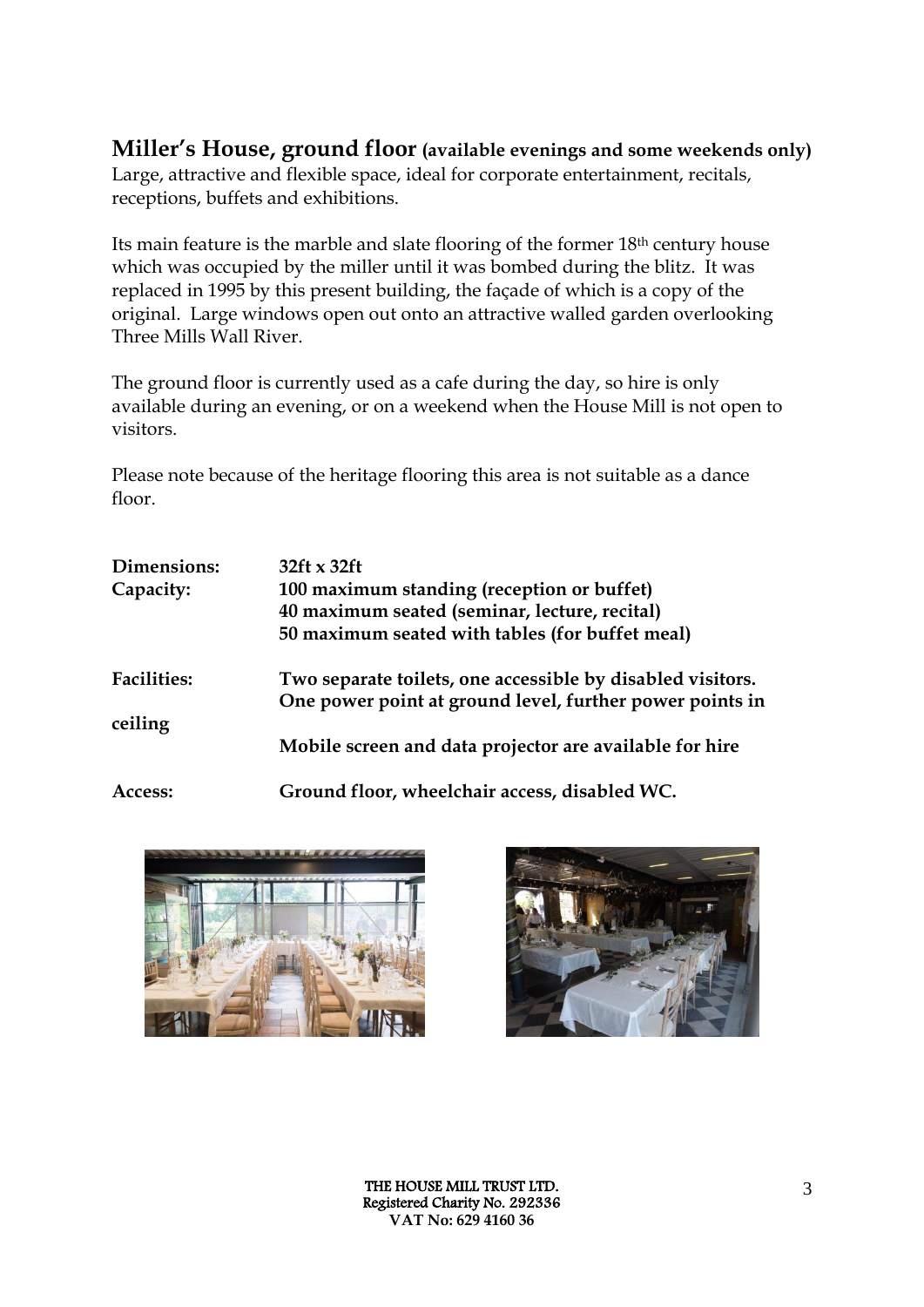### **The House Mill**

The oldest and largest tidal mill of its kind in the world, the House Mill was built in 1776 by a French Huguenot family, to grind grain for the distillation of alcohol. It was operational until the Blitz of 1940 when several buildings on the site were bombed and the wheels of the House Mill ceased turning.



Now owned by the House Mill Trust, it has been restored from a semi-derelict shell to a fascinating building to visit. Guided tours of the mill allow the opportunity to see much of the original milling machinery and vast waterwheels, as well as the chance to find out about the fascinating history of this part of East London. The Trust intends to reinstate parts of the milling machinery and the four water wheels. This will provide an opportunity both to demonstrate the process of milling, increase education and visitor offers, and to generate energy. The House Mill is understood to be the largest remaining tide mill in the world.



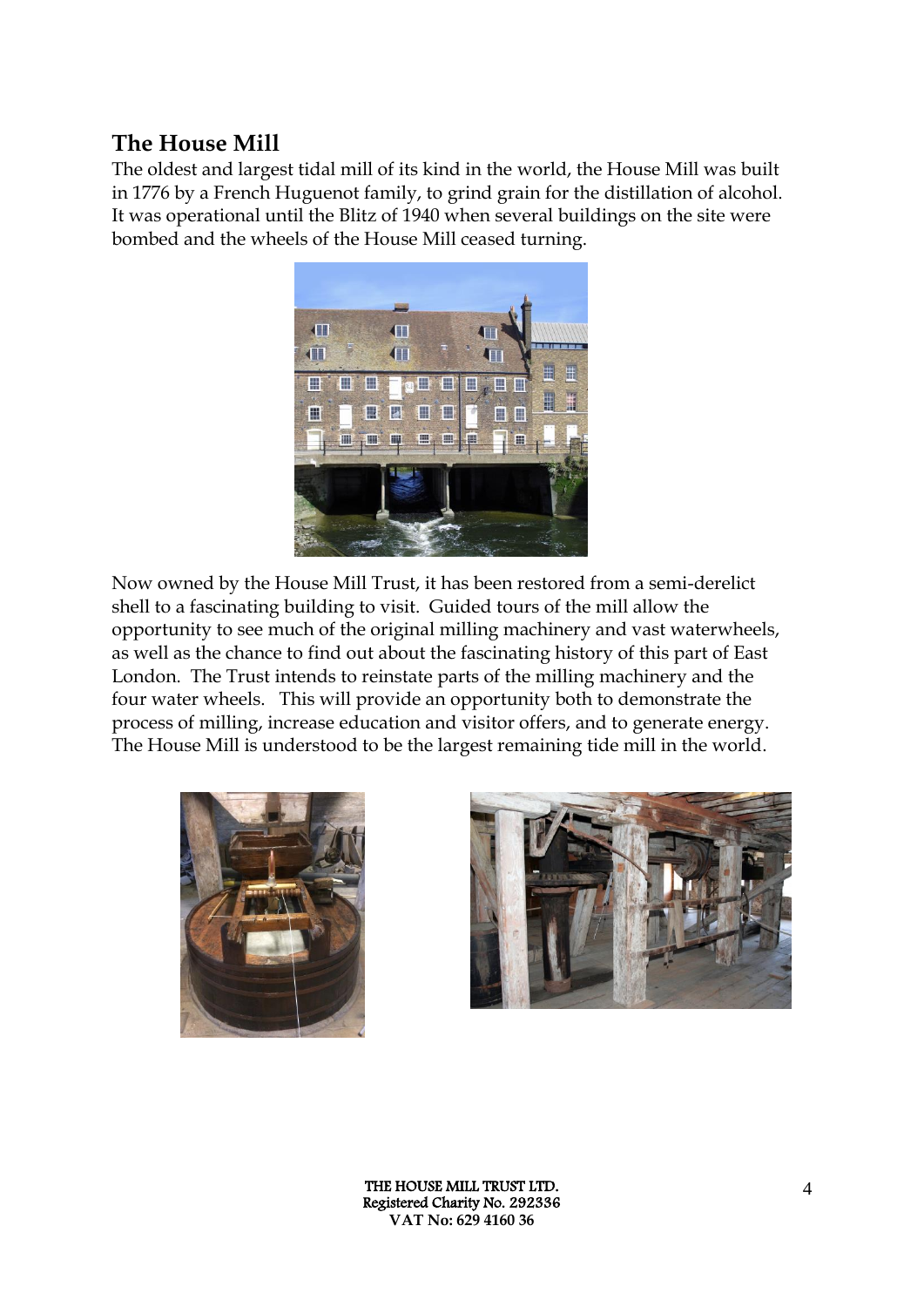The House Mill is open for guided tours every Sunday 11-4pm, May to October, and the first Sunday in every month 11am-4p m, March to December. Admission is £10.00 per person, which includes guidebook and refreshment. Accompanied children under 16 are free of charge.

Group Tours can be arranged for visitors, given advance notice, and short tours for meeting delegates, to offer a break away from the formal meeting, and refreshing change. Please indicate on the booking form if you are interested in a tour (subject to guide being available).

It may also be possible to hire parts of the House Mill depending on the use intended. House Mill is now registered with the LB Newham as a venue for weddings and Civil Partnerships.



Please contact House Mill Trust, as above.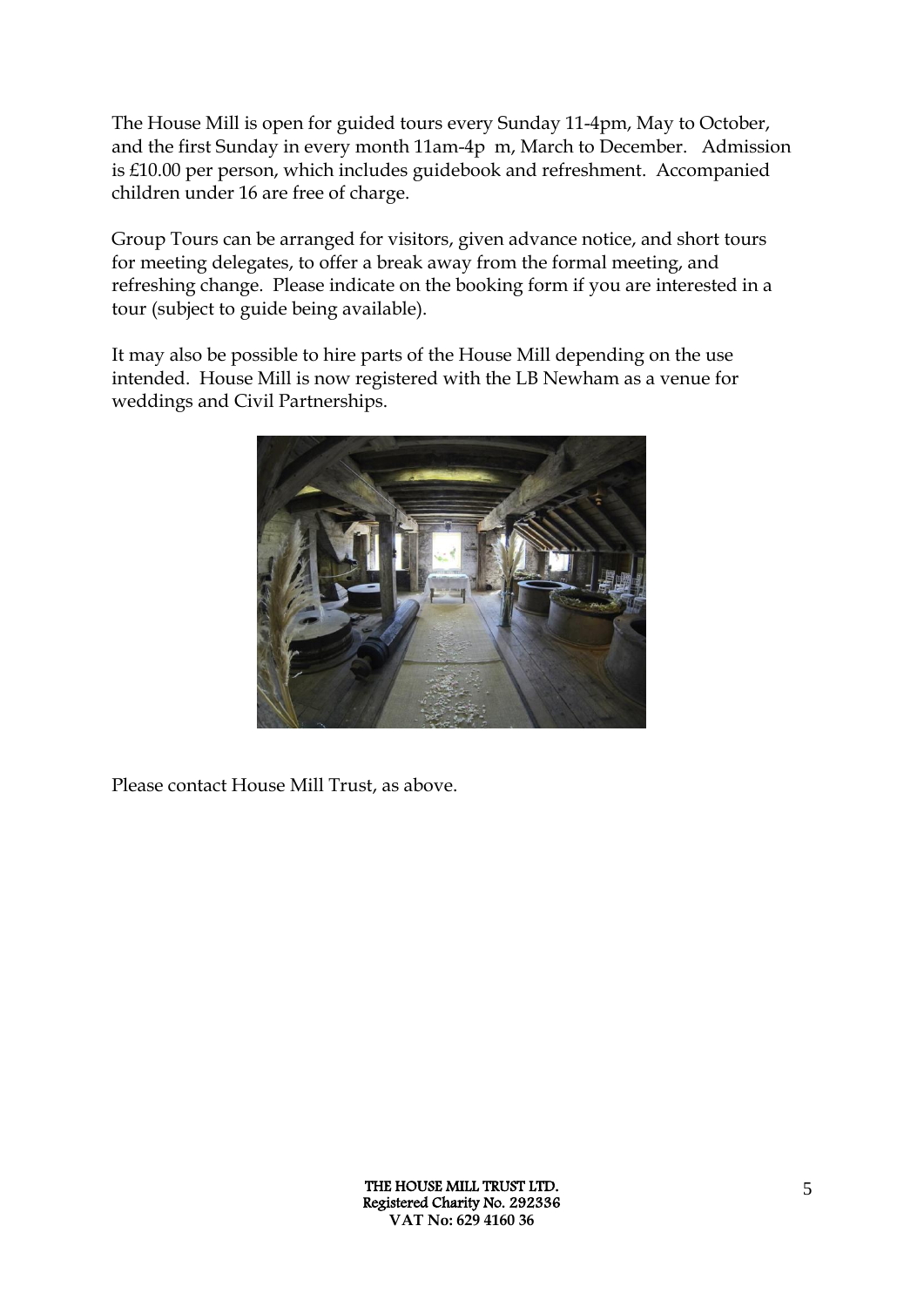## **Information for the Hirer**

- 1) Rooms are routinely available for hire between 9am and 5pm weekdays, and can be hired either by the day or half-day. If required outside of those hours, please specify at time of booking, and there may be a small additional charge to cover this.
- 2) Rooms are equipped with multiple power points, however please bring your own extension leads should you need them.
- 3) If using a Mac computer please do bring the relevant adaptors with you, as these are unfortunately not available on site
- 4) Free WiFi is available to all meeting delegates. Access code available upon arrival.
- 5) Tea, Coffee, Milk, Biscuits and Water may be supplied on a self-service basis at a cost of £3.00 per person/half day, and requirement should be indicated on the booking form itself, please.
- 6) Lunch is available, to be served in the room, as either finger or fork buffets. Please indicate, together with any dietary requirements, on the booking form itself, please.

## **Conditions of Hire**

- 1) Ideally, a completed booking form must be submitted at least 2 weeks prior to the event in order to secure the booking.
- 2) The specified hire time must include the setting up and clearing away time.
- 3) In the event of a cancellation, the House Mill Trust will retain the deposit. One week's notice of the cancellation of a booking should be given, otherwise an additional £10 cancellation fee will be charged.
- 4) The premises must be left in a clean and tidy state as found. A £10 cleaning charge will be made to the hirer should the premises not be left in a clean and tidy state.
- 5) Smoking is not permitted anywhere in the Miller's House or House Mill, including on the balconies or in the garden.
- 6) The hirer may not alter or add to the space, or remove any furniture or fittings.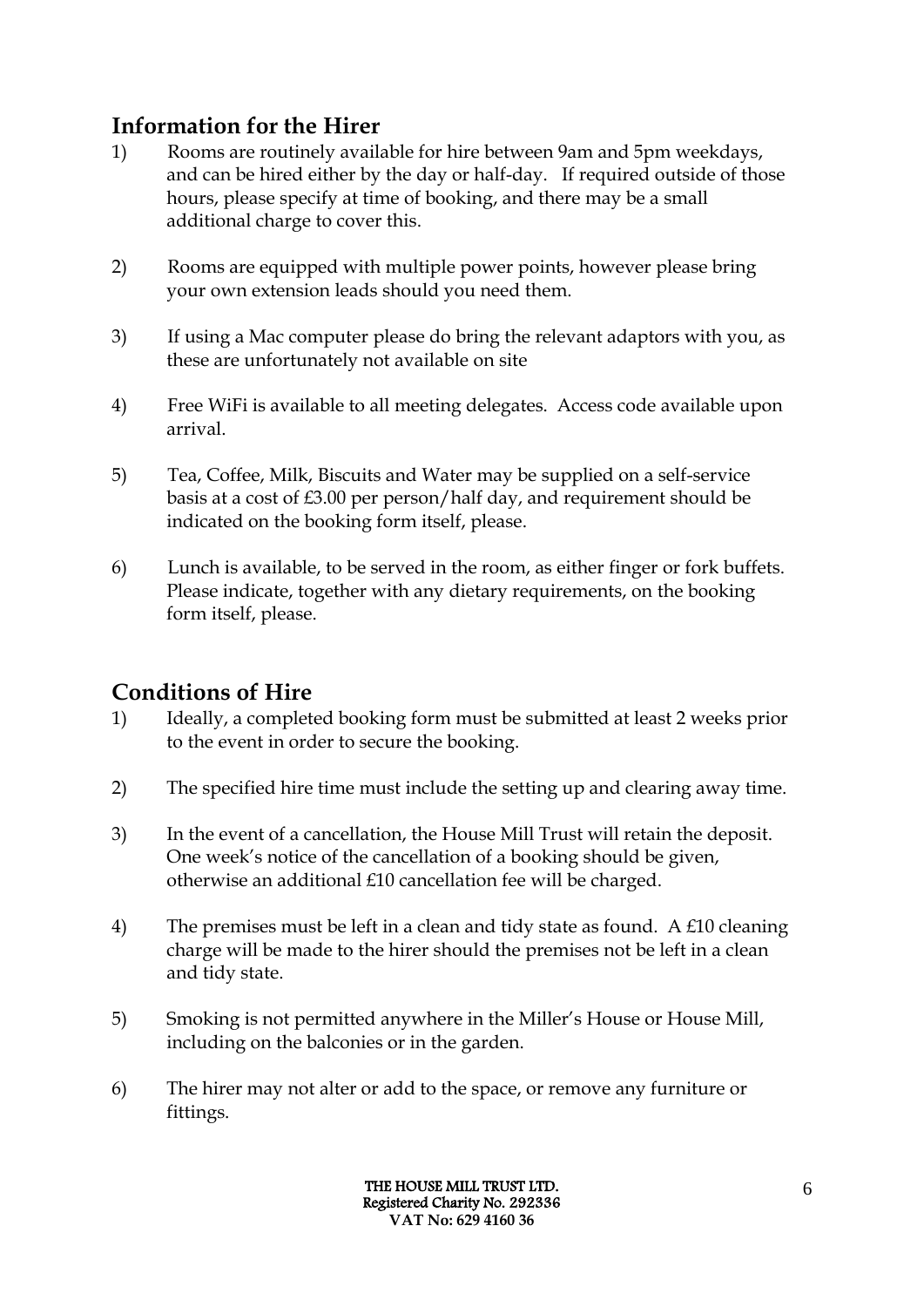- 7) The hirer must not fix materials to the walls by means of any "puncture" or tape. Limited use of Bluetac or similar temporary fixative is permitted. The use of drawing pins or sticky tape is strictly prohibited.
- 8) The hirer must provide full details of the intended use of the hire space, which may not be used for any other purpose than that designated by the hirer.
- 9) Any electrical equipment brought into the House Miller's Millers House must be by agreement with the House Mill Trust, and with evidence of PAT testing. The hirer is responsible for the health and safety requirements for any such equipment and will be liable for any loss, injury or damage caused to person(s) or to the building or site. The hirer must remove any equipment bought in at the termination of the booking period.
- 10) As there is a cafe on site, the hirer may not bring with them any food or drinks. In line with food hygiene regulations, buffet lunches are available to order when booking the room, and the charge will be added to the final invoice. Alternatively, take-away lunch on the day from the ground floor Miller's House Cafe is available, on a cash basis.
- 11) All noise must be kept to an acceptable level and should at no time be considered a nuisance to the surrounding environment.
- 12) Any damage or breakages must be paid for in full by the hirer.
- 13) Rooms are hired entirely at the hirer's own risk. The House Mill Trust cannot be held responsible for loss or damage to the hirer's property.
- 15) The House Mill Trust shall have the right to enter the hired space at any time in an emergency or otherwise with reasonable notice.
- 16) There is no access from the Miller's House to the House Mill except where a group visit has been pre-booked, and a House Mill Trust guide is available for safe escort.
- 17) The hirer will observe the limits on numbers and ensure maximum capacity as stated in this information pack are not exceeded.
- 18) All businesses, public sector organisations and incorporate bodies must have Public Liability insurance in force which covers their hire of the Miller's House or House Mill. The minimum indemnity limit is £2million.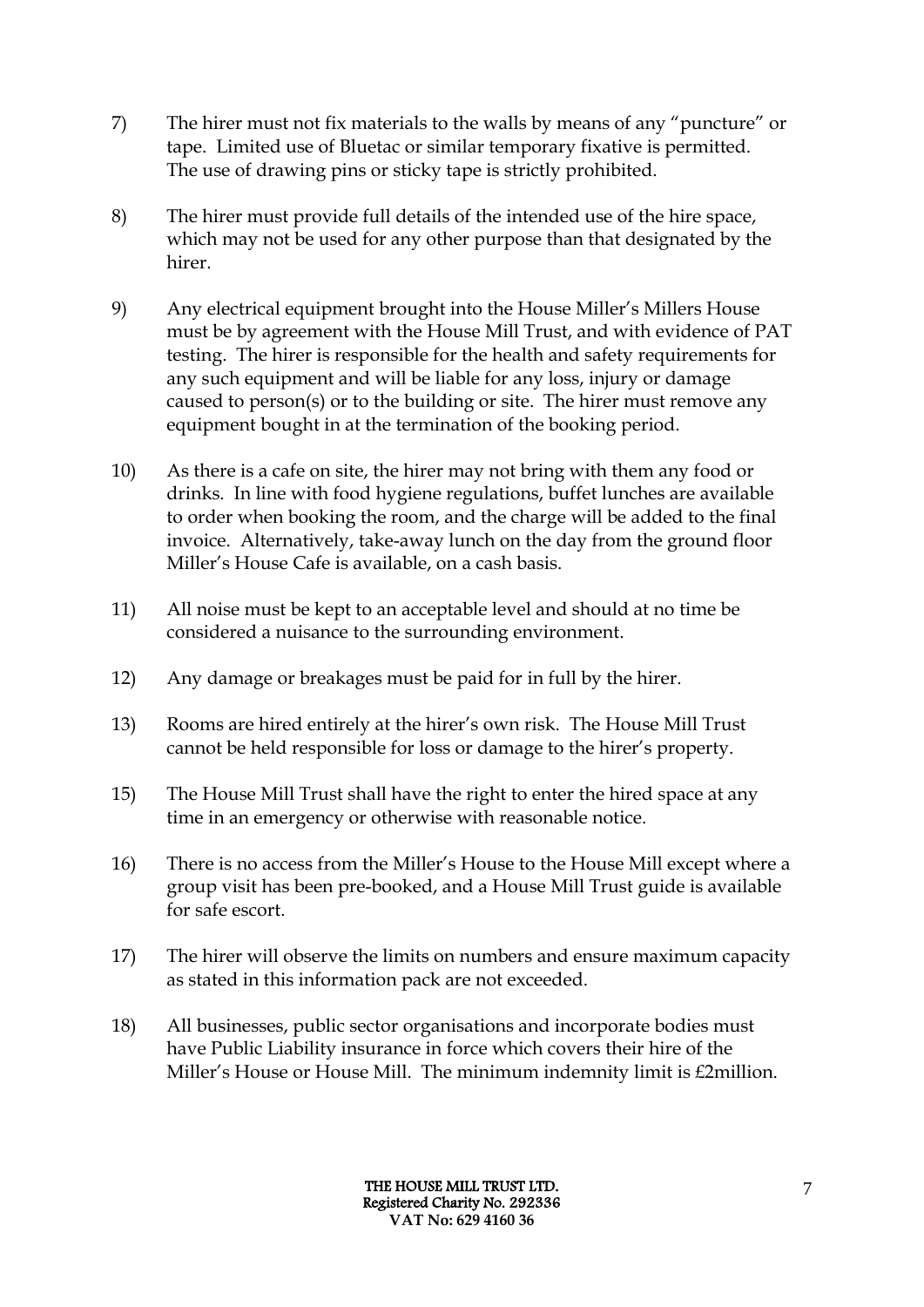

# The Miller's House – Booking Form

Please note that rooms are available for hire  $09.00 - 17.00$  Monday – Friday only. A surcharge of £10 per hour is applicable for arrivals/departures outside of those times

Rates for weekend or evening hire are available upon request

| Name and Address of Organisation                                                                                                                                                                                                                                                                                |                |                         |                               |  |
|-----------------------------------------------------------------------------------------------------------------------------------------------------------------------------------------------------------------------------------------------------------------------------------------------------------------|----------------|-------------------------|-------------------------------|--|
| <b>Name of Contact:</b>                                                                                                                                                                                                                                                                                         |                |                         |                               |  |
| <b>Invoice Address (if different</b><br>from above):                                                                                                                                                                                                                                                            |                |                         |                               |  |
| Tel:                                                                                                                                                                                                                                                                                                            | E-mail:        |                         |                               |  |
| Date required:                                                                                                                                                                                                                                                                                                  |                | <b>No of Attendees:</b> |                               |  |
| <b>Room required:</b> (please tick as required) $2^{nd}$ Floor Room; $\Box$ full day £250 $\Box$ half day £180<br>$\Box$ Ground floor reception – from £500 (evening hire only)                                                                                                                                 |                |                         |                               |  |
| <b>Arrival Time</b>                                                                                                                                                                                                                                                                                             | Departure Time |                         | <b>Lunch Service Time</b>     |  |
| <b>Purpose of Hire:</b>                                                                                                                                                                                                                                                                                         |                |                         |                               |  |
| <b>Room Set-up:</b> (please tick as required) □ Boardroom Style □ Theatre style □ Classroom style<br>$\Box$ Circular (chairs only) (Other (please specify)                                                                                                                                                      |                |                         |                               |  |
| <b>A-V required:</b> $\Box$ Data Projector and Screen £25<br>Please note that hirers need to bring their own laptop computer for use with the data projector<br>provided. Hirers may also provide their own projector, if preferred, at own risk.                                                               |                | $\Box$ Speakers £10     | $\Box$ Flip chart and pens £5 |  |
| <b>Catering:</b> (please tick as required)<br>□ Tea/Coffee/Water / Biscuits (Self-service £3.00 per person/half day)<br>a)<br>b) $\Box$ Finger Buffet (From £12.00 per person, served in room)<br>$\Box$ Fork Buffet (From £15.00 per person, served in room)<br>$\mathcal{C}$<br>Special dietary requirements: |                |                         |                               |  |
| Payment: Prices are subject to VAT at the current rate, and a VAT invoice will be issued for payment of<br>the full fees, including refreshments, following the period of hire, for payment by cheque or BACS                                                                                                   |                |                         |                               |  |
| If your delegates would like a short tour of the House Mill during a break (subject to guide availability)<br>please indicate here. There is a charge of £2.00/head towards this.<br>No.for tour:                                                                                                               |                | Preferred time:         |                               |  |

**Signature:** …………………………………………..……………….

Once completed please return to *info@housemill.org.uk* Thank you

THE HOUSE MILL TRUST LTD. Registered Charity No. 292336 **VAT No: 629 4160 36**